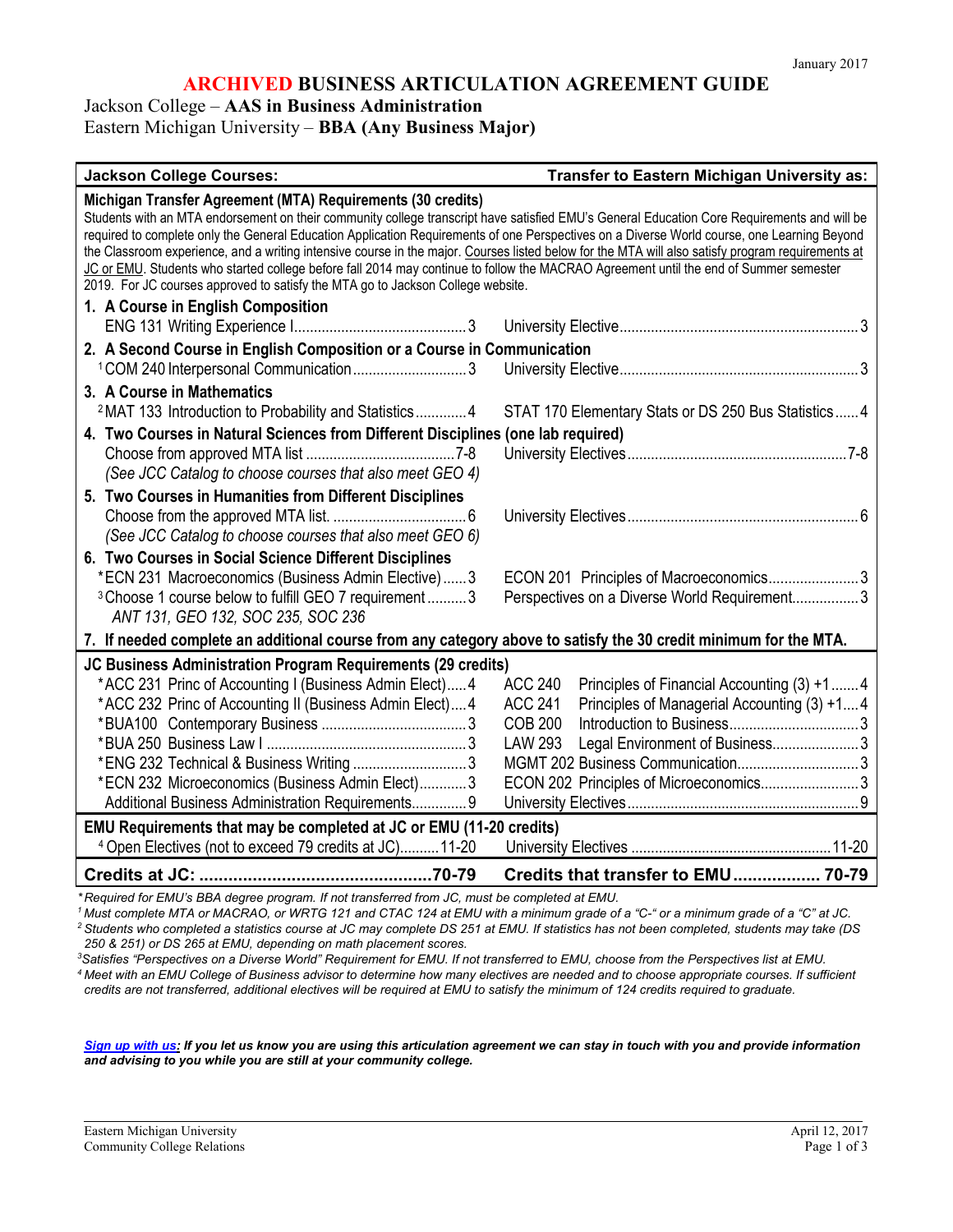# **ARCHIVED BUSINESS ARTICULATION AGREEMENT GUIDE**

Jackson College – **AAS in Business Administration**

Eastern Michigan University – **BBA (Any Business Major)**

# **Completion of EMU's BBA Program**

# **Major Requirements (45-54 credits)**

# **Business Core (21 credits)**

| <sup>1</sup> IS 215 Information Systems for Business 3            |  |
|-------------------------------------------------------------------|--|
| <sup>1</sup> DS 265 Bus Statistics or (DS 251) or (DS 250 & 251)3 |  |
|                                                                   |  |
| MGMT 386 Organizational Behavior & Theory  3                      |  |
|                                                                   |  |
|                                                                   |  |
| OM 374 Intro to Operations Management 3                           |  |

# **Discipline Requirements (24-33 credits)**

Students may choose any of the following areas to complete discipline requirements:

Accounting, accounting information systems, computer information systems, economics, entrepreneurship, general business, marketing, management, finance, or supply chain management. See the undergraduate catalog for discipline requirement[s http://catalog.emich.edu](http://catalog.emich.edu/)

**Note:** Each student must complete a writing intensive course as part of the major. Consult your advisor for course options.

#### **LBC Requirement (0-3 credits)**

Students must complete one Learning Beyond the Classroom experience or course offered by EMU. Consult College of Business advisor for options.

| *Minimum Credits to Graduate:  124 |  |
|------------------------------------|--|

### **Sample Sequence for completing the program**

*Students following this agreement have the option of selecting any of the following disciplines to complete the BBA: accounting, accounting information systems, computer information systems, economics, entrepreneurship, general business, marketing, management, finance, or supply chain management. The recommended course sequence for each discipline can be obtained from the COB Advising Center.*

*<http://www.emich.edu/cob/students/advisors/undergraduate.php>*

*DS 265 and IS 215 must be completed within the first 2 semesters at EMU.*

| <b>Fall Semester</b>                                                          | (15 credits)<br>3       |
|-------------------------------------------------------------------------------|-------------------------|
| <b>Winter Semester</b><br>Discipline Requirements or Electives  12            | (15 credits)            |
| <b>Summer Semester</b><br>MGMT 490 FS, online option, Concur Prereq: OM 374 3 | $(12 \text{ credits})$  |
| <b>Fall Semester</b><br>Discipline Requirements or Electives 3-9              | $(3-9 \text{ credits})$ |

*<sup>1</sup> Required Business foundation course. Must be completed before formal admission to the BBA program. Students who completed a statistics course at JC may complete DS 251 at EMU. If statistics has not been completed, students may take (DS 250 and DS 251) or DS 265, depending on math placement scores. See page 3 for admission requirements.*

*\* The minimum credits required to graduate is 124 but the total will vary depending on the business discipline completed at EMU and the program completed at JC. If enough credits are not transferred, additional credits will need to be completed at EMU to satisfy the minimum required for graduation.* 

*Note: Choosing electives wisely will increase your employment opportunities in a competitive job market. The College of Business Advisor will assist you in choosing a minor, or selecting courses in an area such as: foreign languages, manufacturing, apparel merchandising, health administration, hotel and restaurant management, political science/public administration, construction management, graphic design, professional writing, public relations, internships or cooperative education.*